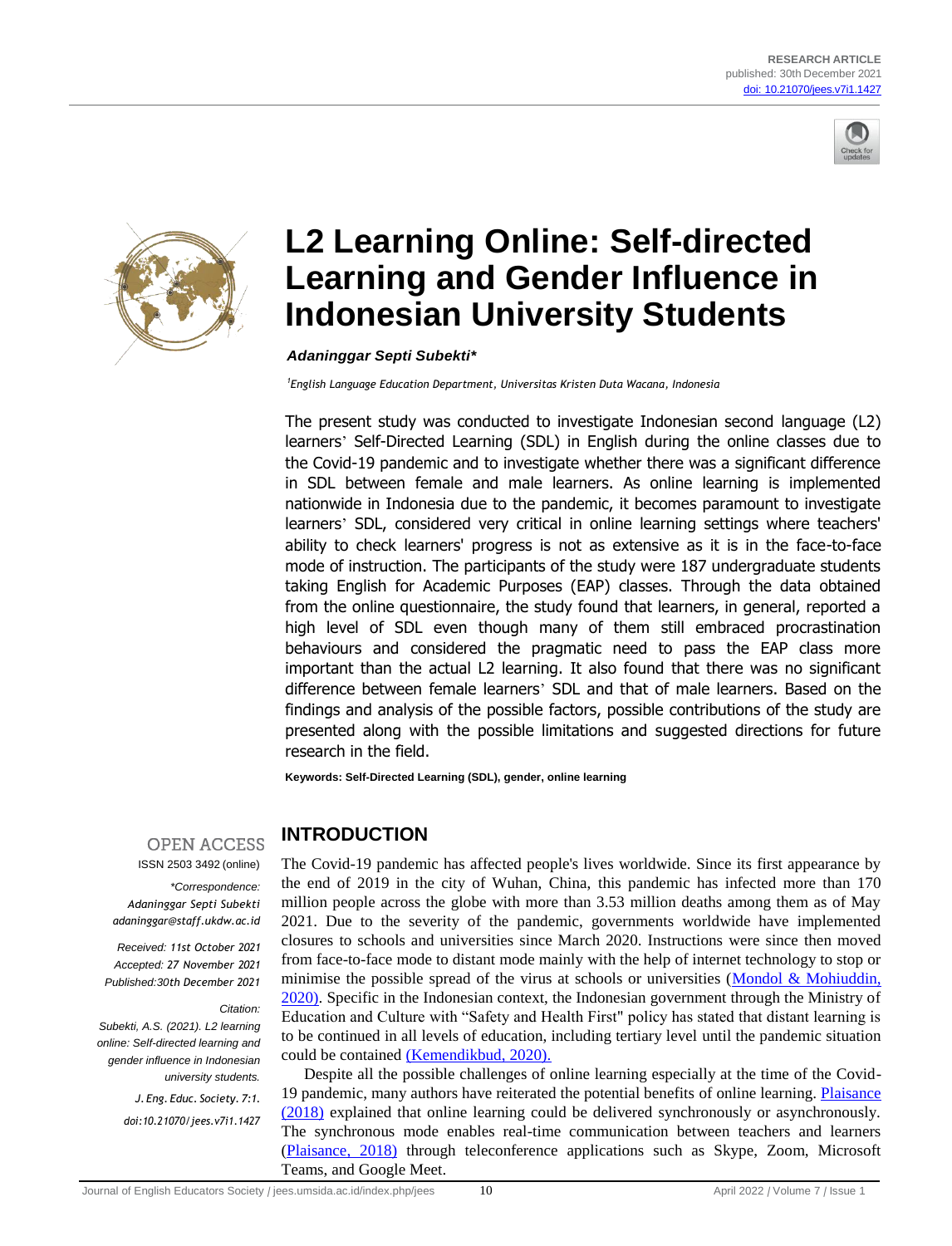In comparison, in the asynchronous mode learners work on the given tasks within a flexible time parameter (Plaisance, 2018) through Learning Management System applications (LMSs) like Schoology, Moodle, and Google Classroom. Online learning further allows learners to learn L2 in a free virtual environment per their pace and time (Lee et al., 2016) especially in the context of the asynchronous mode. Plaisance (2018) further argued that the flexibility of online learning could be capitalised by the balanced and careful combination of synchronous and asynchronous modes of instruction and thus such practice tends to be more preferred by learners (Milligan & Littlejohn, 2014; Moorhouse, 2020; Plaisance, 2018). In the case of adult learners such as those at the tertiary level of education, learners tend to have a strong belief of what works for them in learning and how they want to learn (Slaouti et al., 2013) and this could function as a powerful filter whether or not, or to what extent, such learners can optimally learn in the online learning context.

The mentioned preference is closely related to learners' psychology. It is argued that the psychology of L2 learners also takes an important role in the L2 learning process  $(Kim \& Kim)$ , 2016) and it affects learners' various ultimate L2 achievements (Dornyei, 2005). These factors are collectively known as Individual Differences (IDs) (Dornyei, 2005; Ortega, 2009). Among more well-researched constructs of IDs such as L2 learners' aptitude, motivation, learning strategies, and anxiety, there are two constructs that, even though less researched so far, could be equally important. Those are L2 learners" self-directed learning (SDL) and gender.

#### **Self-directed learning (SDL) in an online L2 learning setting**

During the instruction process, traditionally principal decisions are made by teachers regarding such issues as what learners learn, how they learn, and how they understand the learning aims (Ayyildiz & Tarhan, 2015). However, in the active learning context, learners are in charge of their learning and make decisions for themselves (Ayyildiz & Tarhan, 2015). Active learning requires learners to self-direct themselves in deliberate and planned learning (Basereh & Pishkar, 2016), thus the term self-directed learning (SDL).

In the context of instruction, SDL means that learners can "take initiative, with or without the teacher, in making decisions concerning their learning." (Sze-yeng & Hussain, 2010, p. 193). In line with the definition of SDL, self-directed learners have specific attitudes, characteristics, and skills. They have the attitude of believing that learning is a personal responsibility, they engage in challenging problems, and they have the eagerness to learn, at times, despite the possible challenges (Ayyildiz  $\&$ Tarhan, 2015). These learners also have the skills to determine their learning goals and to select appropriate learning strategies. They are also able to distinguish between what is important and what is not, have good time management, and can monitor their ongoing achievements and to assess their study efficiency (Ayyildiz & Tarhan, 2015).

SDL has been a subject of numerous empirical studies in various learning contexts (Ayyildiz & Tarhan, 2015; Ko, 2018; Park et al., 2018; Rashid & Asghar, 2016; Uz & Uzun, 2018), suggesting researchers' acknowledgement of the role of SDL towards learning. Specific about SDL concerning technology use, Park et al.'s (2018) study in Korea, for example, found that

learners' self-directed English learning ability was significantly correlated with their attitudes toward the internet. That means the more positive attitude they had towards the uses of the internet, the higher their SDL. Rashid and Asghar (2016) found the use of technology was strongly associated with Saudi Arabian learners" SDL whilst Uz and Uzun (2018) found through their experimental study that the experimental group experiencing a blended learning mode of instruction reported higher SDL than the control group experiencing face-to-face instruction. A study by Sumuer (2018) in Turkey further found that with adequate support and carefully designed online learning such as one offering flexible design and collaboration opportunities, learners could be facilitated to be in charge of their learning.

Despite the advantages, online learning also inherently has several challenges for learners. Concerning online learning due to the Covid-19 pandemic, Mondol's and Mohiuddin's (2020) study in Bangladesh reported that their participants faced various learning difficulties during the online learning because of limited internet credits, weak internet connectivity at home, and the unavailability of supporting gadgets. Furthermore, teachers' limited ability to check learners' understanding through visual indicators even in a synchronous mode of instruction (Plaisance, 2018) could lead to learners' prolonged misconceptions unless learners willingly ask questions or independently study further. The temporal and spatial freedom supposed to be the benefits of online learning, especially in the case of the asynchronous mode of instruction, could at the same time be a weakness (Plaisance, 2018). For example, learners procrastinate or keep postponing working on tasks and eventually put minimum efforts to finish them at the last moments (Klingsieck, 2013). The procrastination phenomenon was found to be prevalent among undergraduate students (Ozer, 2011). Hence, unless executed carefully, online learning could lead to possible learners' disengagement and disconnection from instruction (Plaisance, 2018).

With that in mind, it becomes sensible that learners' SDL become of critical importance in online learning settings (Zhu et al., 2020). Though not specifically in L2 literature, Allam et al.'s (2020) recent study in Malaysia during the beginning of the Covid-19 triggered online learning found that their university undergraduate student participants had a low level of SDL. Due to the Covid-19 pandemic and so the relatively abrupt shift to the online mode of instruction, learners were probably not fully ready to self-direct themselves to succeed in online learning settings. It is posited that unless learners have a high SDL level, they are unlikely able to optimally succeed in online learning settings (Zhu et al., 2020).

Specific in the Indonesian context, furthermore, empirical studies involving a large number of participants with the possibility of generalisation on learners' SDL in the context of online learning, to the best of my knowledge, are very rare. With the implementation of online learning nationwide and various challenges Indonesian learners may have related to infrastructure and resources, the issue of SDL in the context of online L2 learning can be paramount. Hence, it could be worthwhile conducting a study that could potentially shed a light on this field in the Indonesian online learning context at the time of the Covid-19 pandemic.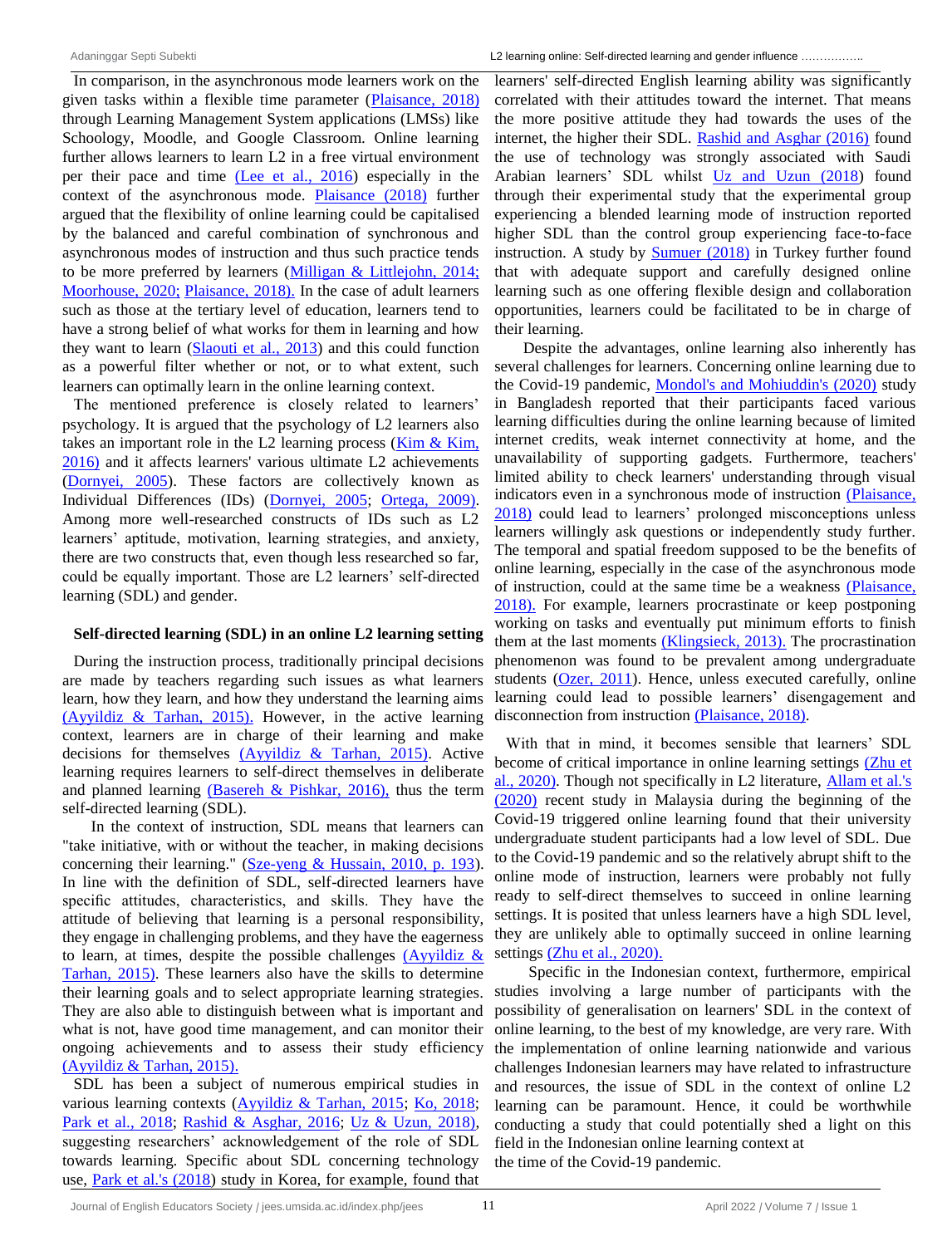### **Gender influence in L2 learning**

There has been a commonly held belief that language learning is a feminine domain (Clark & Trafford, 1995; Graham & Rees, 1995; Lu & Luk, 2014; MacIntyre et al., 2002). Female learners were found to show more positive attitudes towards learning such as higher motivation (Polat, 2011) and integrative motives (Henry, 2011) as well as to show better L2 test results (Zoghi et al., 2013). However, a study by Venkatesh and Morris (2000) found that when learning demands learners to master technological tools, male learners tended to show more effort than female learners did. Specific in the field of SDL, the gender aspect has been studied several times in different learning contexts (e.g.: Gokcearslan, 2017 in Turkey; Lee et al., 2017 in Hong Kong). Both studies, contrary to the previous studies favouring female learners in language learning, found that there was no meaningful difference between female and male learners' SDL in L2. This could indicate that albeit learners' gender plays a role in L2 learning (MacIntyre et al., 2002), the relationship between learners" gender and their L2 learning was not really straightforward. Hence, a further study investigating the relationship between learners" gender and their SDL is deemed strategic to be conducted. From the results, teachers could design instruction that in its way could best benefit learners of both genders.

With the mentioned rationales, the present study seeks to answer these research questions. First, what is L2 learners' level of SDL in English online class? Second, is there any significant difference between female learners' SDL and male learners'?

# **METHODS Research design**

The study used quantitative methods by distributing a questionnaire. The questionnaire consisted of several items on demographic information and fifteen items on SDL. The fifteen of SDL could play a vital part in their L2 learning. questionnaire items on learners' SDL were adapted from Ayyildiz's and Tarhan's (2015) Self-Directed Learning Skills Scale (SDLSS). Ayyildiz and Tarhan (2015) specifically conducted their study to develop a valid and reliable scale measuring SDL, later named SDLSS. The SDLSS had the Cronbach"s alpha value of .86 indicating reliability (Ayyildiz & Tarhan, 2015), which was the main reason of the adaptation of the scale in the present study. The original SDLSS measures learners" SDL in general irrespective of subjects and as such out of 40 items in the original SDLSS, only 15 items were used in the present study as these fifteen selected items were considered applicable in the context of L2 learning. These fifteen items were also slightly modified in the wording to further match the L2 learning context. For example, "I believe that I can learn a lesson, no matter how it is complicated" in the original SDLSS were slightly modified into "I believe that I can learn English, no matter how it is complicated." The participants were to respond with one of these responses: "Strongly agree" (equal to 5 points), "Agree" (4 points), "Neither agree nor disagree" (3 points), "Disagree" (2 points) and "Strongly disagree" (1 point). Item numbers 8 and 15 indicating negative statements were reversed

scored. In these items "Strongly agree" signified low SDL whilst "Strongly disagree" signified high SDL.

The questionnaire was translated into the Indonesian language, with which language the participants were more proficient to facilitate the participants" better understanding on the questionnaire items and so generating more valid responses. The questionnaire was then made in *Google Form.*Before distributed, the questionnaire was piloted to several volunteers to make sure that all the items were "accurate, unambiguous, and simple to complete" (Gray, 2014, p. 372). After I did the necessary revisions based on feedback, the questionnaire was then distributed to the participants with the help of the class teachers from 20 October 2020 up to 6 November 2020. The fifteen items of the questionnaire had .78 Cronbach's alpha coefficient indicating that the questionnaire had a quite high internal reliability.

#### **Research participants and ethical considerations**

The present study"s participants were 187 Indonesian undergraduate students taking English for Academic Purposes (EAP) in their respective departments at a private university in Java, Indonesia. These learners filled the *Google Form* SDL questionnaire. The selection of EAP class students as the participants of the present study was based on several considerations. Before taking EAP classes in their respective departments, these learners had already completed three noncredited General English (GE) courses, namely GE levels 1, 2, and 3, during three semesters. Hence, these learners had experienced English classes at the university level for three semesters before taking the EAP classes. Thus, they were considered having familiar with English instruction at the university level when participating in the study. Secondly, the EAP classes they were taking were the progression of the GE courses, thus had a higher difficulty level than that of GE courses. In such a context, coupled with the online learning setting due to the Covid-19 pandemic, these EAP learners' levels

The online instruction in these EAP classes was conducted in various ways depending on the teachers and the departments. However, typically, the teachers used the combination of the synchronous mode through *Zoom, Google Meet*, or *Microsoft Teams*, and asynchronous mode through tasks given through LMSs such as *Google Classrooms* or *Moodle*. Instant communications between teachers and students were mainly conducted through *WhatsApp* groups.

The present study employed the principles of research ethics. After gatekeepers' consent (Creswell, 2014) was obtained through the Heads of Department, I gave the link of the *Google Form* questionnaire to the respective class teachers for them to share with their respective EAP learners. The learners were given freedom whether or not to participate in the study to maintain the principle of autonomy (Israel & Hay, 2006). Furthermore, at the beginning of the *Google Form* questionnaire, information about the objectives of the research, and participants' rights of voluntary participation (Oliver, 2003) was provided. All questionnaire data were solely used for the

research purpose. Of the 187 participants in total, 87 participants (46.5%) were willing to be invited for possible follow-up studies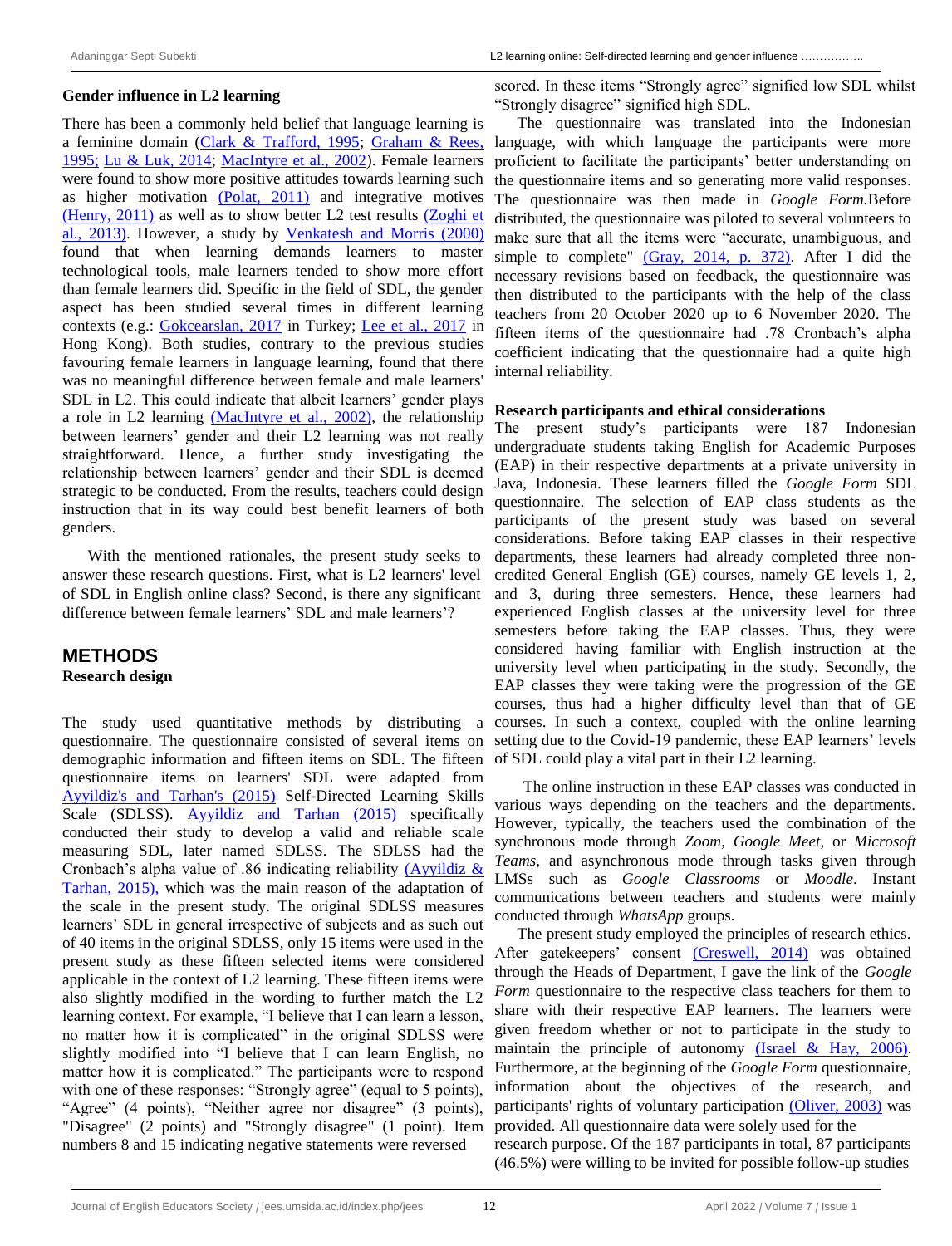if necessary, indicating their enthusiasm in participating in the current research further. The other 100 participants (53.5%), in comparison, exercised their freedom not to participate in any follow-up studies, indicating the principle of voluntary participation was implemented in the present study (Creswell, 2014).

#### **Data analysis**

The questionnaire data were recorded into SPSS 25 and analysed further to answer the research questions. Descriptive analysis was employed to answer the first research question on learners" SDL level. Independent Sample T-Test was employed to answer the second research question on whether there was any significant difference between female learners" SDL and male learners". The sequence of the data collection and analysis could be seen in Figure 1.



**FIGURE 1 |** The sequence of data collection and analysis

# **RESULTS AND DISCUSSION Results**

In total, 187 EAP learners participated in the present study. Of these 187 participants, 101 were female and 86 were male. The mean of the participants' age was 20.38 with the minimum age of the participants being 18 whilst the maximum being 25. They were from various study programmes/departments. 60 participants (32.1%) were from Management department, 48 (25.7%) from Biology, 27 (14.4%) from Architecture, 26 (13.9%) from Product Design, 14 (7.5%) from Accounting, and 12 (6.4%) from Informatics. At the time of filling the online questionnaire,

the participants, who followed the English lesson online, resided in various regions in Indonesia. 126 participants (67.4%) were in Java, 18 (9.6%) in Kalimantan, 13 (7%) in Sumatera, 12 (6.4%) in Sulawesi, five (2.7%) in Papua, five (2.7%) in Nusa Tenggara, two (1.1%) in Bali, and the other six (3.2%) in other islands/places.

# *L2 learners' level of Self-Directed Learning (SDL) in English online class*

The composite result of learners' SDL could be seen in Table 1.

| Participants Minimum |    | <b>Maximum</b> | Mean  | <b>Std. Deviation</b> |
|----------------------|----|----------------|-------|-----------------------|
| 187                  | 44 | 75             | 59.18 | 6.11                  |

3.95, approaching "Agree" (4 points), indicating high SDL. mean of the participants' responses could be observed in Table 2. Hence, it could be stated that in general, learners had a high SDL

As seen in Table 1, the mean of the participants' total SDL level level during English online learning. More specific about the was 59.18. It indicated that on average, their responses were in participants' responses in each item of the questionnaire, the

**Table 2** | The Mean of the Participants' Responses on the SDL Questionnaire

| <b>Item Number</b> Mean     |      | <b>Std. Deviation</b> |  |
|-----------------------------|------|-----------------------|--|
| 1                           | 4.39 | .78                   |  |
| $\mathcal{D}_{\mathcal{L}}$ | 4.21 | .75                   |  |
| 3                           | 3.82 | .92                   |  |
|                             | 3.71 | -84                   |  |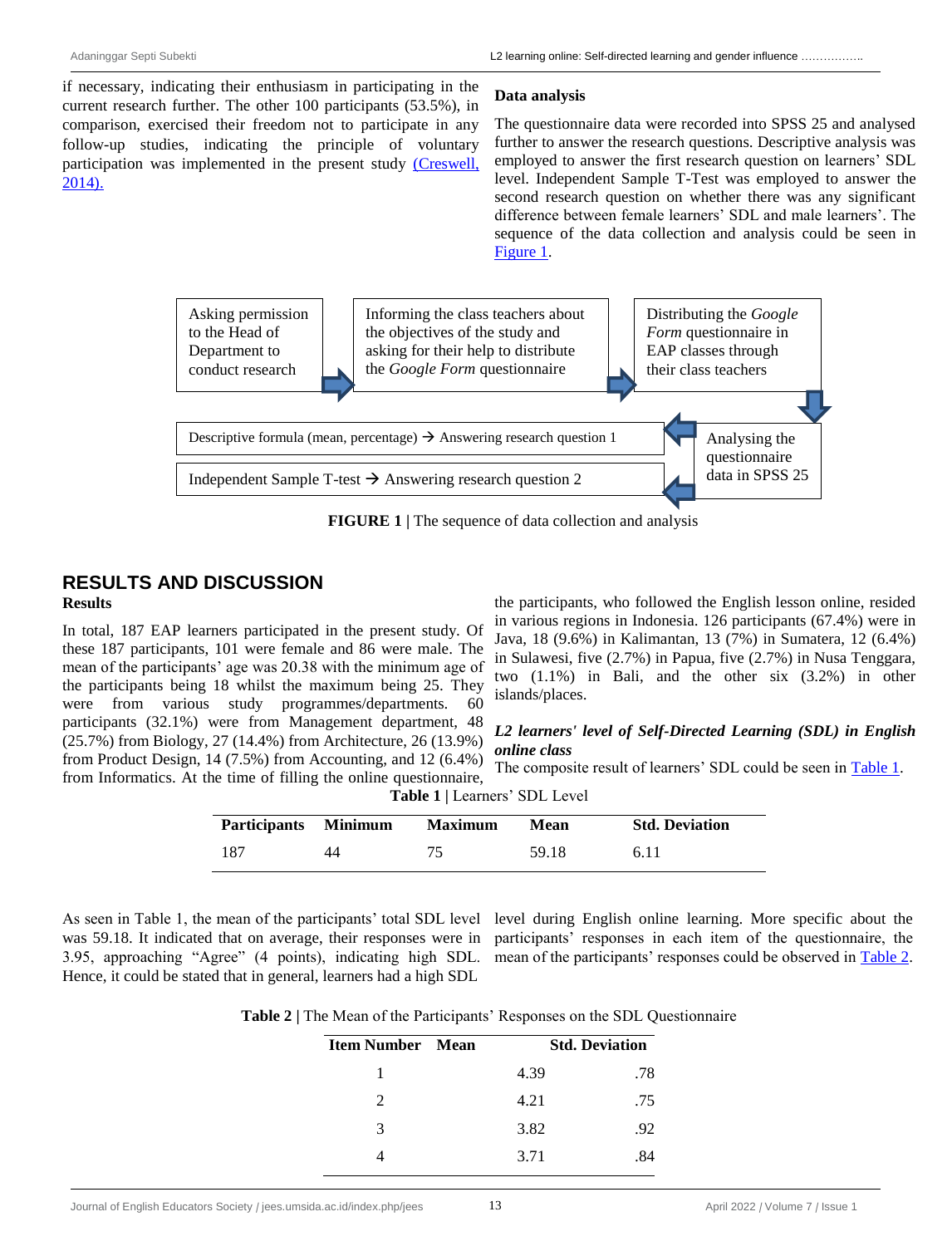|  | L2 learning online: Self-directed learning and gender influence |
|--|-----------------------------------------------------------------|
|--|-----------------------------------------------------------------|

| 5  | 4.09 | .79  |
|----|------|------|
| 6  | 4.51 | .61  |
| 7  | 4.39 | .71  |
| 8  | 2.54 | 1.13 |
| 9  | 4.33 | .77  |
| 10 | 4.18 | .82  |
| 11 | 4.12 | .76  |
| 12 | 3.57 | .88  |
| 13 | 3.97 | .75  |
| 14 | 4.18 | .70  |
| 15 | 3.18 | 1.14 |
|    |      |      |

statement. This indicated that they reported optimism in learning despite possible obstacles.Next, item number 7, "I must know clearly the objectives of the new subject to be learned," also obtained a mean score of 4.39. The statement was supported by 87.7% of the participants. This showed that it was important for *Difference between female learners' SDL and male learners'* these participants to know the learning objective or what was expected from them in learning.

Despite the high SDL level in general, interestingly, the two

As observed in **Table 2**, several items produced high mean scores of all. It indicated that learners, in contrast with their scores of more than 4, indicating a very high SDL level. Item generally high SDL in the other items, reported their low SDL in number 6, "I hold myself responsible for my English learning," these two items. Item number 8, "Generally, I try to finish my for example, yielded a mean score of 4.51, the highest among all homework at the last moment," obtained the lowest mean score the items. 95% of the participants either strongly agreed or of 2.54. 49.8% of the participants supported this statement. In agreed with the statement. This finding suggested that the other words, 49.8% of the participants reported their tendency of majority of the participants held themselves responsible for their working on tasks approaching deadlines. Furthermore, the learning progress. Furthermore, item number 1, "I believe that I second-lowest mean score was from item number 15, "The can learn English, no matter how it is complicated," obtained a important thing is not what I learn in English class, but whether mean score of 4.39. 86% of the participants supported this I've got a passing grade." It obtained a mean score of 3.18 with 25.7% of the participants endorsing the statement. This finding indicated that many participants considered achieving the passing grade of the English class more important than actual learning.

An Independent Sample T-test was conducted to see whether there was a significant difference between female learners' SDL and that of male learners and the result could be seen in Table 3.

negative items, item numbers 8 and 15, yielded the lowest mean **Table 3 |** Results of Independent Sample T-Test of Female and Male Learners" SDL

|                      | Female $(N=101)$ |           | Male $(N=86)$ |      | <b>T</b> -test | Sig. |
|----------------------|------------------|-----------|---------------|------|----------------|------|
|                      | M                | <i>SD</i> | M             | SD   |                |      |
| <b>Learners' SDL</b> | 60.32            | 6.01      | 57.84         | 5.99 | .015           | .90  |

As observed in <u>Table 3</u>, though the mean score of female al.'s (2020) study was not conducted specifically in an L2  $(M = 57.84)$ , there was no significant difference between female learners" SDL and that of male learners (*p > .05).*

#### **Discussion**

### *L2 learners' level of Self-Directed Learning (SDL) in English online class*

The present study found that in general, the learner participants had a quite high level of SDL in the online learning setting. This result was in contrast with that of **Allam et al.'s (2020)** study in the Malaysian undergraduate university context. They found that online learning due to the Covid-19 pandemic. Though *Allam et* learn it (Slaouti et al., 2013), thus the high level of SDL.

learners' SDL  $(M = 60.32)$  was higher than that of male learners learning context, the comparison of both studies' results on their participants had a low level of SDL during the onset of finally formulate what worked for them and how they wanted to different SDL level may indicate that learners in the present study were more prepared to face online learning situation than Allam et al.'s (2020) participants and thus were readier to self-direct their learning. It could be attributed to the present study"s participants having experienced online learning mode for almost two semesters at the time of participating in the present study whilst **Allam et al.'s (2020)** participants were at the beginning state of experiencing an abrupt shift to online learning due to the pandemic. The adult learner participants, who were getting familiar with online learning due to the pandemic over time could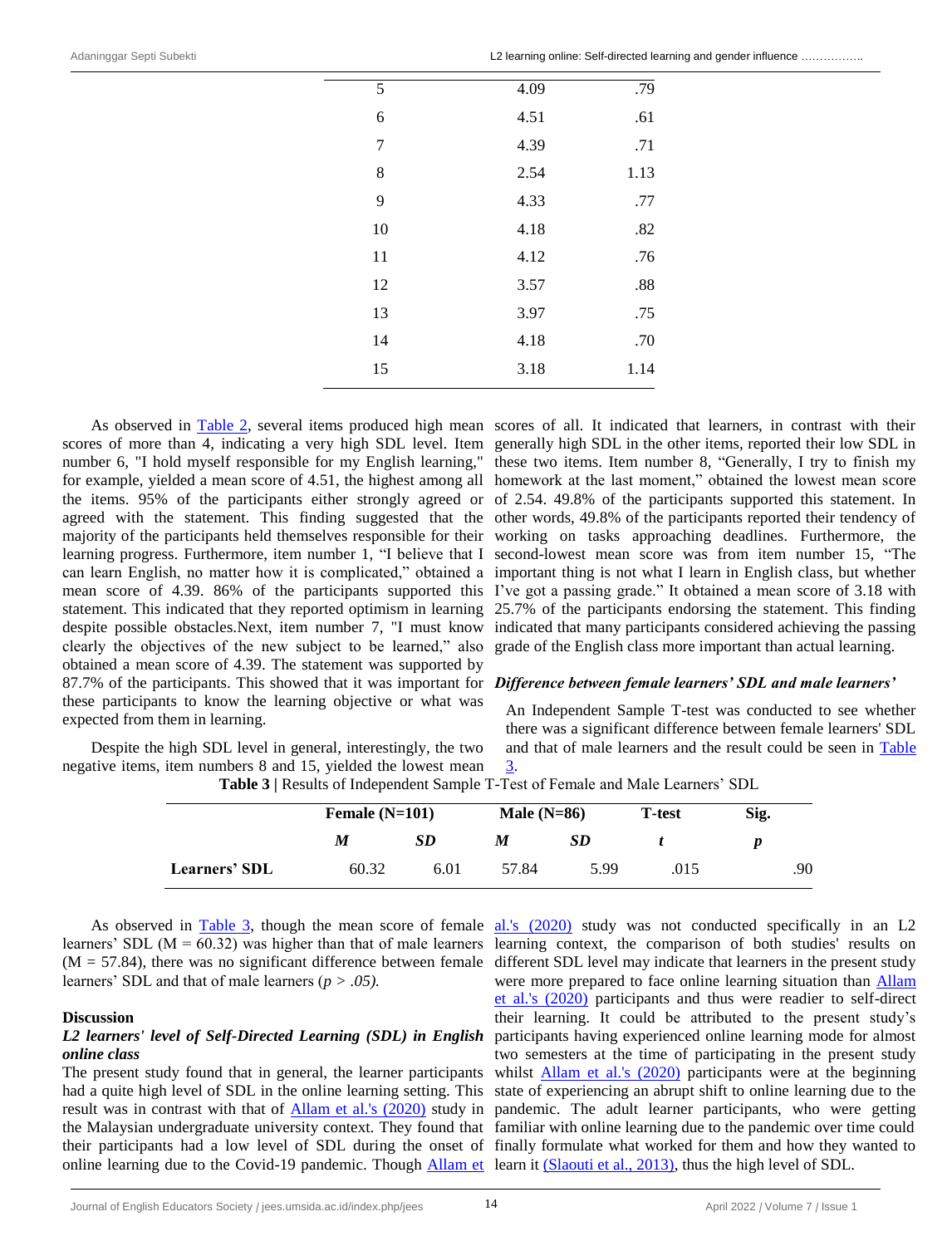The result of the present study, furthermore, to a certain extent, corresponded to the results of several previous studies *SDL* (e.g.: Rashid & Asghar, 2016; Uz & Uzun, 2018). For example, in an experimental study, Uz and Uzun (2018) found that the experimental group with a blended learning mode of instruction showed significantly higher SDL than the control group with a face-to-face mode of instruction. Though blended learning in Uz's and Uzun's (2018) study and fully online setting in the present study were different, both shared a similarity in the way that both largely utilized technology in the instruction. Hence, the present study's finding corresponded to several authors' ideas positing that the use of technology could enhance learners" SDL (Rashid & Asghar, 2016; Sumuer, 2018; Trimmel & Bachmann, 2004). Sumuer (2018) argued that an online learning setting providing learners with collaboration opportunities, a flexible structure, as well as choice and control over learning facilitates learners to boost their SDL. In the present study, the EAP classes may have been designed, to a certain extent, to accommodate these as teachers may have had more experience in dealing with online instruction due to the Covid-19 pandemic in the previous semester. Hence, they may have been better equipped when designing the EAP class instruction. For example, the combination of synchronous and asynchronous modes of instruction conducted by the EAP teachers could give learners more flexibility to decide the time, way, and what to engage in learning (Milligan & Littlejohn, 2014; Moorhouse, 2020; Plaisance, 2018). This could explain why the majority of learners considered learning their responsibility, showed optimism in learning despite difficulties and considered learning goals important to know beforehand, prominent SDL characteristics (Ayyildiz & Tarhan, 2015).

The participants' responses in two negative items, however, showed the opposite from the general trend. They generally showed low SDL in these two items in which many participants reported procrastination and considered achieving passing grades (and so passing the class) more important than learning progress. The finding on procrastination among these participants was in line with the finding of a study conducted by Ozer (2011) in faceto-face instruction in which procrastination was widespread among undergraduate students. It indicated that the procrastination phenomenon was extensive among undergraduate students regardless of the mode of instruction. Additionally, in the online setting in the present study, learners may have more tasks from content classes in their respective departments. This could be a factor compelling learner to finish tasks in their EAP classes later. As for learners" prioritizing passing the class over learning, the Indonesian EFL setting could play an influencing role. In a context where English was constrained to classroom use like the Indonesian context, learners" perceived needs to master the language may not be as important as their desire to pursue other endeavors, for example, graduating on time. Thus, it could explain why learners considered passing the EAP class more important. Besides, Asian culture which generally considers "face" very important (Subekti, 2018) may contribute to the participants" tendency to prioritise grades as not passing the class and having to repeat the class, at times with juniors, could pose a threat to their ego.

# *Difference between female learners' SDL and male learners'*

This study found that female learners had slightly higher SDL than male learners did. However, there was no significant difference between female learners" SDL and that of male learners. Several much earlier studies mentioned that foreign languages were traditionally female subjects (Clark & Trafford, 1995; Graham & Rees, 1995; MacIntyre et al., 2002) with females generally exhibited more positive attitudes towards learning. However, the finding of this study that no significant difference was found could indicate that it may not always be the case. Furthermore, specifically reviewed in relation to previous studies in SDL related to technology, the present study"s finding corresponded to the findings of several previous studies in Asia (e.g.: Gokcearslan, 2017; Lee et al., 2017). A study conducted by Gokcearslan (2017) in a Turkish High School context found no meaningful difference between female and male learners" SDL with technology. A study by Lee et al. (2017) in Hong Kong also found that undergraduate students' use of computers for SDL was not affected by gender.

These relatively same findings may give some kind of support that the use of technology in language instruction could somehow make learners, regardless of gender, to be readier to self-direct their learning. It may even, to a certain extent, debunk the widespread "myth" in the L2 literature stating that L2 learning was more for female learners than for male learners. In the quite old, yet still relevant literature, it was posited that in situations demanding more efforts in using technological devices, male learners had more tendency to make an effort (Venkatesh & Morris, 2000). This could partly explain why, unlike the results of studies in the face-to-face mode of instruction contexts favouring female learners as more superior in language learning, findings of several studies in online learning contexts tended to find no significant difference between the two groups of gender (e.g.: Gokcearslan, 2017; Lee et al., 2017), the present study"s finding being one of them.

# **CONCLUSION**

The present study has several contributions. First, the finding on learners" generally high level of SDL in the online learning setting at the time of the Covid-19 pandemic could indicate that with careful planning of instructional design of online instruction taking into account learners" study load, supporting gadgets, and available resources, this emergency online learning situation could be momentum for them to take more initiatives in their learning. Secondly, male learners who were generally viewed as less capable than their female counterparts in extensive L2 literature exhibited relatively the same SDL level as that of female learners in the present study"s online learning context. As an implication, this finding also suggests teachers optimize the use of technology to facilitate male learners to show a more positive attitude towards and to be more interested in language learning.

Furthermore, several limitations should also be acknowledged. First, the nature of the self-report questionnaire inherently brought the consequence that the data obtained in this study relied on the participants' report. Second, these participants took EAP classes in their respective departments and as such,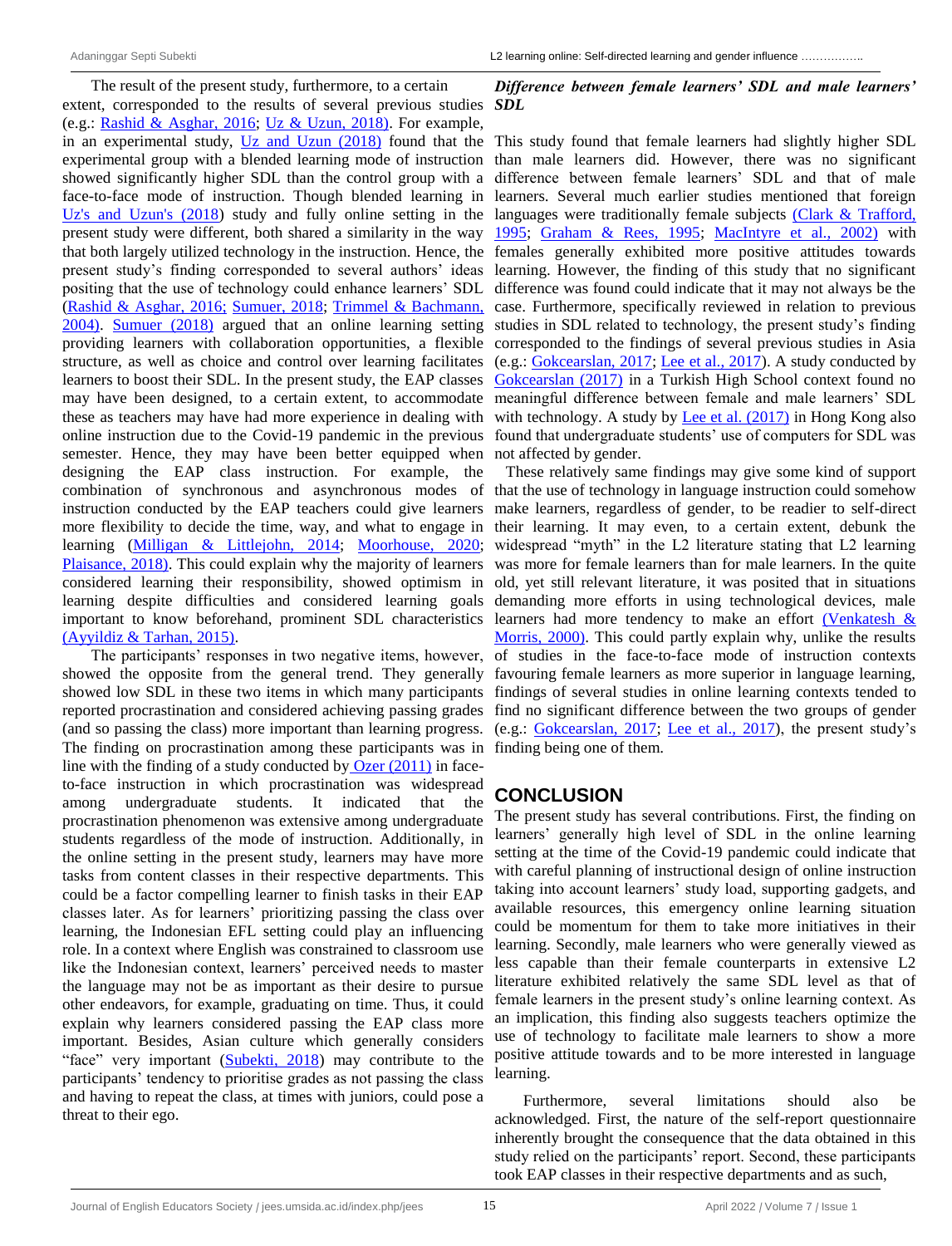they received different instructions, though typical activities could be similar to a certain extent. Hence, it was difficult to attribute their high SDL level to very specific online classroom practices in class due to the quantitative nature of this study focusing on the large number, rather than an in-depth analysis of a phenomenon. Next, though this study involved a large number of participants, thus having the possibility of generalisation, it should be seen in limited contexts and conditions, for example, Gray, D. E. (2014). Doing research in the real world (3rd ed.). university contexts with sufficient infrastructure to conduct sufficiently well-designed online instruction.

Directions for future studies could also be suggested. The finding of no significant difference between female learners' and male learners' SDL in the online learning setting opens the possibility of further studies investigating gender role in technology-related L2 learning. It may also be worthwhile to investigate factors affecting learners" SDL through semistructured interviews. Researchers could further inquire about both internal and external contributing factors affecting their  $SDL$  in  $L2$ .

# **ACKNOWLEDGEMENTS**

I would like to thank the Faculty of Education and Humanities of Kim, T. Y., & Kim, Y. K. (2016). The impact of resilience on L2 Universitas Kristen Duta Wacana for funding this study. My gratitude also goes to all the EAP teachers helping me to collect the questionnaire data and all the EAP learner participants of this study.

# **REFERENCES**

- Allam, S. N. S., Hassan, M. S., Mohideen, R. S., Ramlan, A. F., & Kamal, R. M. (2020). Online distance learning readiness during Covid-19 outbreak among undergraduate students. International Journal of Academic Research in Business and Social Sciences, 1(5), 642–657. https://doi.org/10.6007/IJARBSS/v10 i5/7236
- Ayyildiz, Y., & Tarhan, L. (2015). Development of the selfdirected learning skills scale. International Journal of Lifelong Education,  $34(6)$ ,  $1-17$ . https://doi.org/10.1080/02601370.2015.1091393
- Basereh, N., & Pishkar, K. (2016). Self-directed learning and self-efficacy belief among Iranian EFL learners at the advanced level of language proficiency. Journal of Applied Linguistics and Language Research, 3(1), 232– 240.
- Clark, A., & Trafford, J. (1995). Boys into modern languages: An investigation of the discrepancy in attitudes and performance between boys and girls in modern languages. Gender and Education, 7, 315–325.
- Creswell, J. W. (2014). Research design: Qualitative, quantitative, and mixed methods approach. Sage Publications, Inc.
- Dornyei, Z. (2005). The psychology of the language learner: Individual differences in second language acquisition. Lawrence Erlbaum.
- Gokcearslan, S. (2017). Perspectives of students on acceptance of tablets and self-directed learning with technology. Contemporary Educational Technology, 8(1), 40–55.
- Graham, S., & Rees, F. (1995). Gender differences in language learning: The question of control. The Language Learning Journal, 11(1), 18–19. https://doi.org/10.1080/09571739585200061
- Sage Publications, Ltd.
- Henry, A. (2011). Gender differences in L2 motivation: A reassessment. In S. A. Davies (Ed.), Gender gap: Causes, experiences, and effects (pp. 81–102). Nova Science.
- Israel, M., & Hay, I. (2006). Research ethics for social scientists. Sage Publications.
- Kemendikbud. (2020). Mendikbud: Keselamatan dan kesehatan insan pendidikan di masa pandemi jadi prioritas utama [Ministry of Education and Culture: Safety and health of all parties involved in education at the time of the pandemic is prioritised]. http://pgdikdas.kemdikbud.go.id/readnews/mendikbud-keselamatan-dan-kesehatan-insanpendidikan-di-masa-pandemi-jadi-prioritas-utama
- learners' motivated behaviour and proficiency in L2 learning. Educational Studies, 1–15. https://doi.org/10.1080/03055698.2016.1237866
- Klingsieck, K. B. (2013). Procrastination: When good things don"t come to those who wait. European Psychologist, 18(1), 24–34.
- Ko, H. S. (2018). Self-directed learning and English proficiency by Korean Learners. English Teaching, 73(1), 49–69. https://doi.org/10.15858/engtea.73.1.201803.49
- Lee, C., Yeung, A. S., & Ip, T. (2016). Use of computer technology for English language learning: Do learning styles, gender, and age matter? Computer Assisted Language Learning, 1–17. https://doi.org/10.1080/09588221.2016.1140655
- Lee, C., Yeung, A. S., & Ip, T. (2017). University English language learners" readiness to use computer technology for self-directed learning. System, 1–12. https://doi.org/10.1016/j.system.2017.05.001
- Lu, H., & Luk, J. (2014). "I would study harder if I was a girl": Gendered narratives of low-achieving male and highachieving female EFL learners. Journal of Language, Identity & Education,  $13(1)$ ,  $1-15$ . https://doi.org/10.1080/15348458.2013.835571
- MacIntyre, P. D., Baker, S. C., Clement, R., & Donovan, L. A. (2002). Sex and age effects on willingness to communicate, anxiety, perceived competence, and L2 motivation among Junior High School French immersion students. Language Learning, 52(3), 537– 564.
- Milligan, C., & Littlejohn, A. (2014). Supporting professional learning in a massive open online course. The International Review of Research in Open and Distributed Learning, 15(5). https://doi.org/https://doi.org/10.19173/irrodl.v15i5.185 5